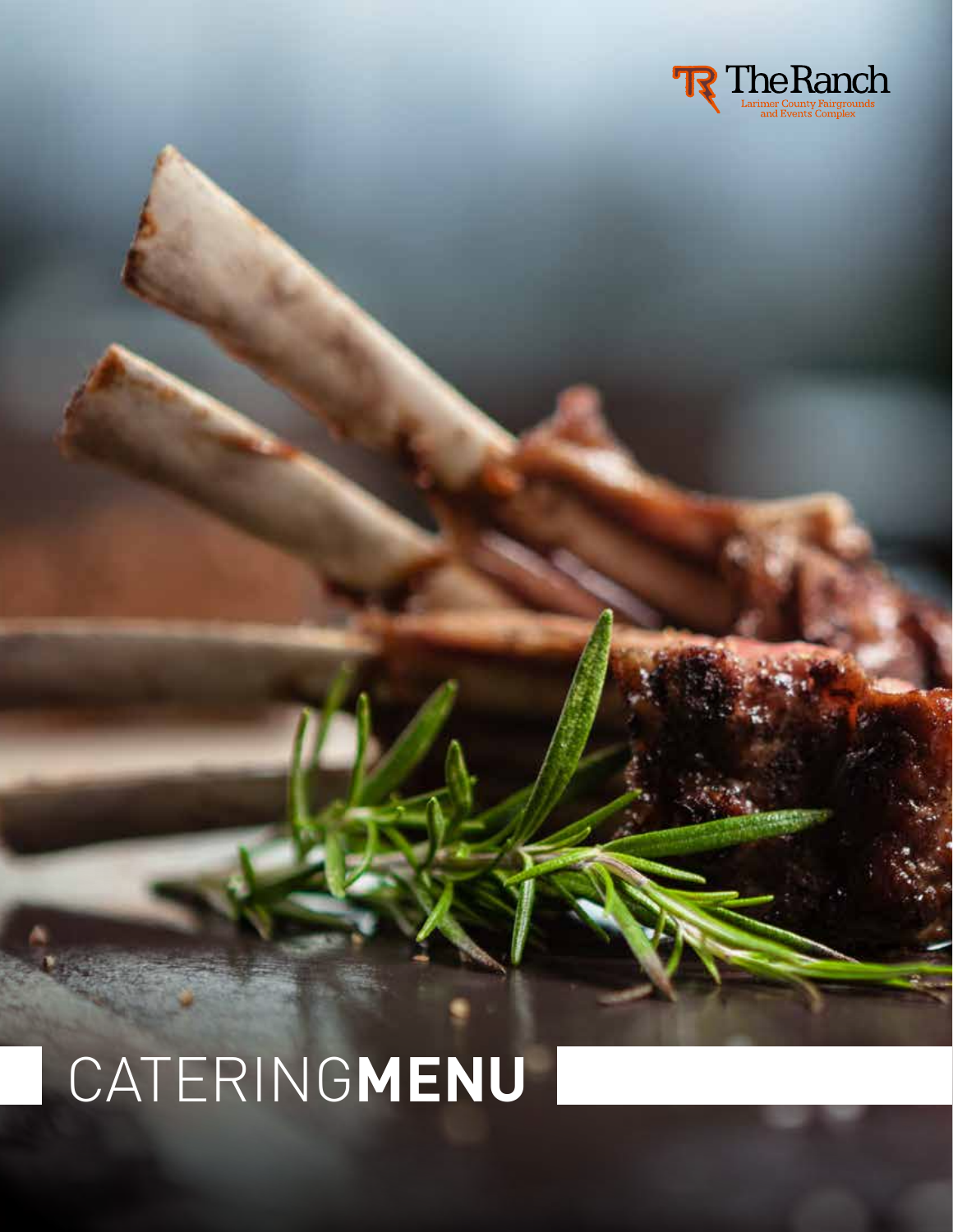# **BREAKFAST BUFFET**

**ALL AMERICAN \$16.00 PER GUEST** 

VEGETARIAN & GLUTEN FREE OPTIONS AVAILABLE Cheesy Scrambled Cage Free Eggs **OG** Hickory Smoked Bacon and Maple Sausage Country Breakfast Potatoes Blueberry Baked Oatmeal  $\overline{\mathbb{O}}$ \*Can be substituted with Oatmeal Bar for \$2.50 upcharge/guest Seasonal Sliced Fruit<sup>6</sup> Assorted Juice and Hot Coffee Service

**CONTINENTAL \$15.00 PER GUEST** 

VEGETARIAN & GLUTEN FREE OPTIONS AVAILABLE Seasonal Sliced Breakfast Breads Croissants Served with Butter, Jam, and Sliced Cheese  $\overline{\mathbb{O}}$ Seasonal Sliced Fruit<sup>C</sup>® Yogurt and Flaxseed Granola Assorted Juice and Hot Coffee Service

#### GRAB & GO BREAKFAST **\$14.00** PER GUEST

VEGETARIAN OPTIONS AVAILABL Ham, Egg & Cheese Croissant (or) Sausage, Potato & Egg Burrito Vegetarian Burritos substitute available Assorted Whole Fruit Granola Bar (or) Danish Pastry Bottled Juice & Seltzer Water

### **OMELETTE STATION \$9.00 PER GUEST**

25 GUEST MINIMUM. ADD A CHEF ATTENDED OMELETTE STATION TO ANY BREAKFAST OR LUNCH

Made to Order with Whole Egg, Egg White, Ham, BBQ Chicken, 3 Cheeses Assortment of Vegetables

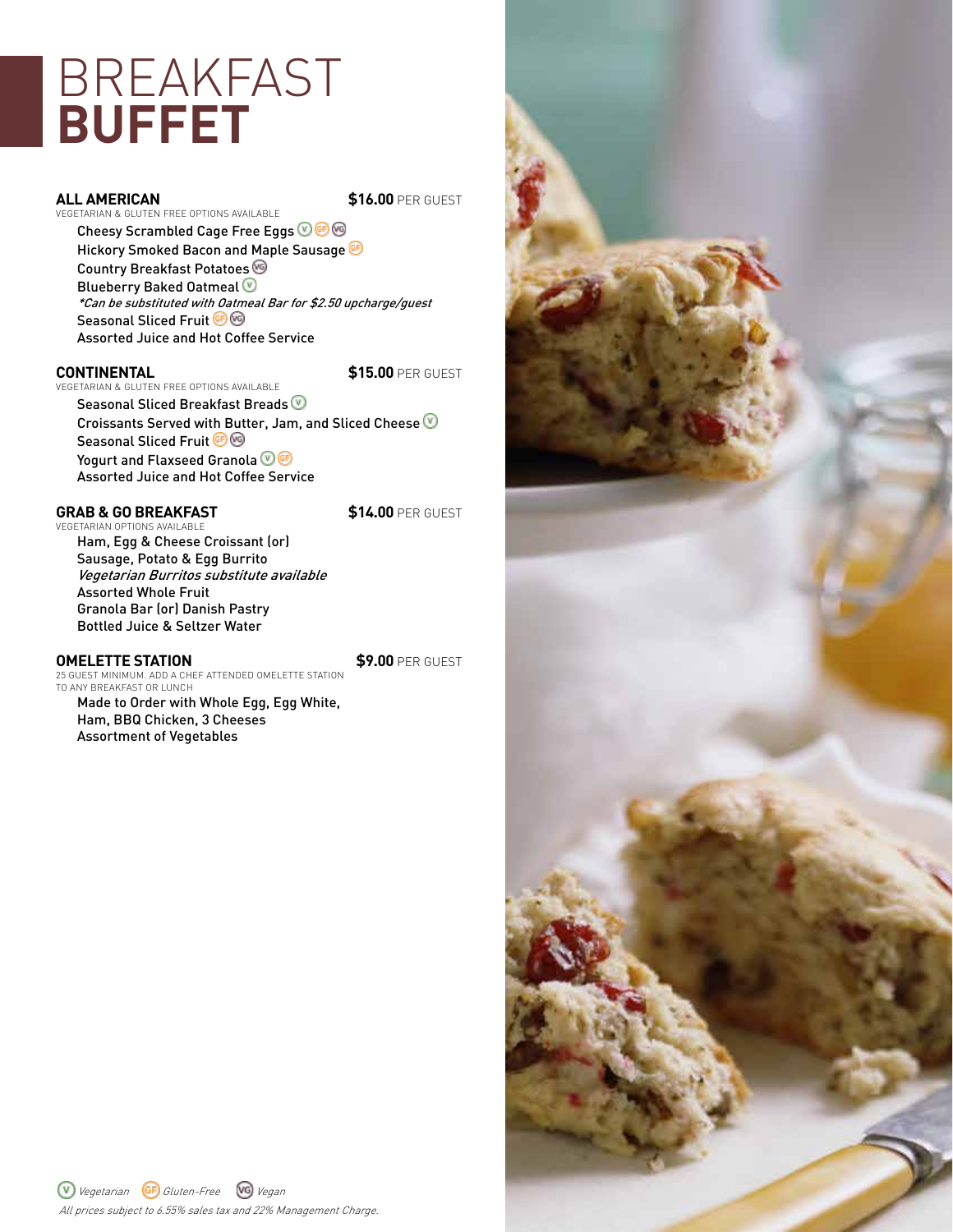

## PLATED **BREAKFAST** Plated Breakfast served with Orange Juice, Seasonal Fruit & Croissants on Table

### **EGGS BENEDICT \$22.00 PER GUEST**

Poached Eggs Canadian Bacon English Muffin Hollandaise Served with Asparagus & Country Potatoes

#### **EGGLESS BENEDICT<sup>®</sup>**

Crimini Spinach English muffin Creamy Vegan Sauce Served with Asparagus & Country Potatoes

#### **COLORADO OMELETTE 6**<br>**S20.00** PER GUEST

Cheddar Ham Sweet Peppers Served with Asparagus & Country Potatoes

#### All prices subject to 6.55% sales tax and 22% Management Charge. Vegetarian Gluten-Free Vegan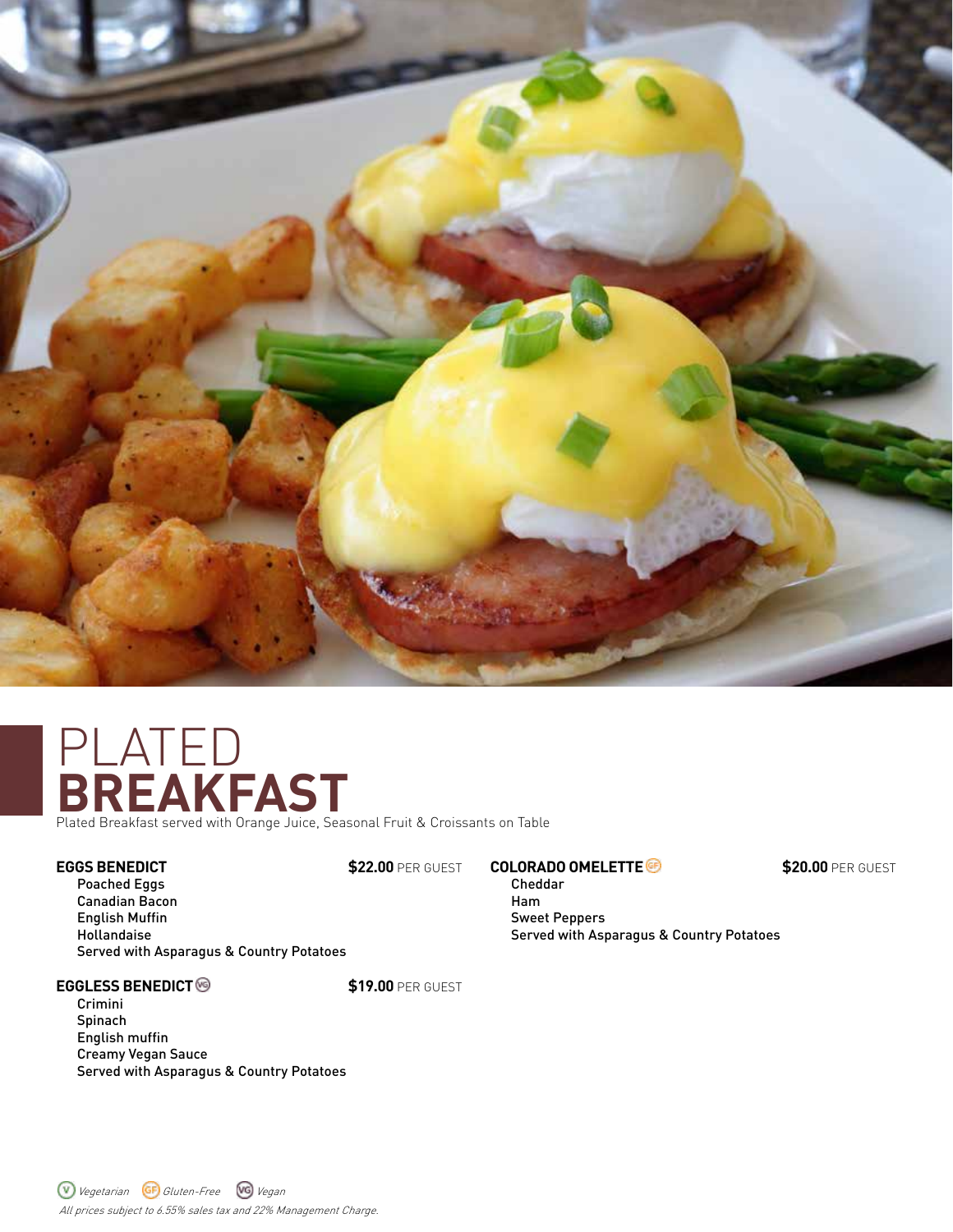

# A LA CARTE **BREAKFAST**

#### THE SCHMEAR **\$4.00 PER GUEST**

Assorted Bagels Cream Cheese Selection, Peanut Butter, Jelly, Butter Lox Add On Option \$6.00 per guest Sliced Onions, Tomatoes, Capers, and Smoked Salmon

**YOGURT BAR 37.00 PER GUEST** VEGETARIAN & GLUTEN FREE OPTIONS AVAILABLE Vanilla Greek Yogurt, Sliced Almonds, Mixed Berry Compote (No Added Sugar), Flax Granola

**OATMEAL BAR 6 6 6 6 7 7 7 7 8 5.00 PER GUEST** Old Fashioned Cooked Oats, Sliced Almonds, Mixed Berry Compote (No Added Sugar), Butter, Brown Sugar, Cinnamon Sugar, Seasonal Dried Fruit Assortment

**BREAKFAST BURRITOS \$7.00 PER GUEST** Burrito with Scrambled Eggs, Potato, Sausage, Cheese, and Salsa Roja. Salsa and Sour Cream on the side

| <b>BREAKFAST CROISSANT</b><br>Ham, Egg & Cheese | \$7.00 PER GUEST  |
|-------------------------------------------------|-------------------|
| <b>MINI PASTRY ASSORTMENT</b>                   | \$18.00 PER DOZEN |
| <b>WHOLE FRUIT ASSORTMENT GO</b>                | \$18.00 PER DOZEN |
| <b>LOVELAND DONUT HAUS ASSORTMENT</b>           | \$30.00 PER DOZEN |
| <b>GREEK YOGURTS</b>                            | \$20.00 PER DOZEN |

## BEVERAGE SERVICE

| <b>ASSORTED PEPSI CANNED SODAS</b>                                | <b>\$2.00 EACH</b>        |
|-------------------------------------------------------------------|---------------------------|
| <b>AQUAFINA BOTTLED WATER</b>                                     | <b>\$2.00 FACH</b>        |
| <b>ASSORTED BOTTLED JUICES</b>                                    | <b>\$3.00 EACH</b>        |
| <b>COFFEE SERVICE</b>                                             | <b>\$12.00 PER GALLON</b> |
| <b>HOT TEA SERVICE</b>                                            | \$15.00 PER GALLON        |
| <b>ICE WATER SERVICE</b>                                          | <b>\$5.00 PER GALLON</b>  |
| <b>BULK JUICE SERVICE</b><br>Choice of Orange, Cranberry or Apple | <b>\$20.00 PER GALLON</b> |
| <b>WATER &amp; INFUSED WATER SERVICE</b>                          | \$10.00 PER GALLON        |
| <b>ICED TEA OR LEMONADE SERVICE</b>                               | \$22.00 PER GALLON        |
|                                                                   |                           |

**ALL DAY BEVERAGE PACKAGE \$15.00** PER PERSON

Beverage service to include: Fresh Brewed Coffee, Decaf Coffee, Assorted Teas, Soft Drinks and Bottled Water (This package is for a maximum of 6 hours and remains in the same location all day).

All prices subject to 6.55% sales tax and 22% Management Charge. Vegetarian GD Gluten-Free **VG** Vegan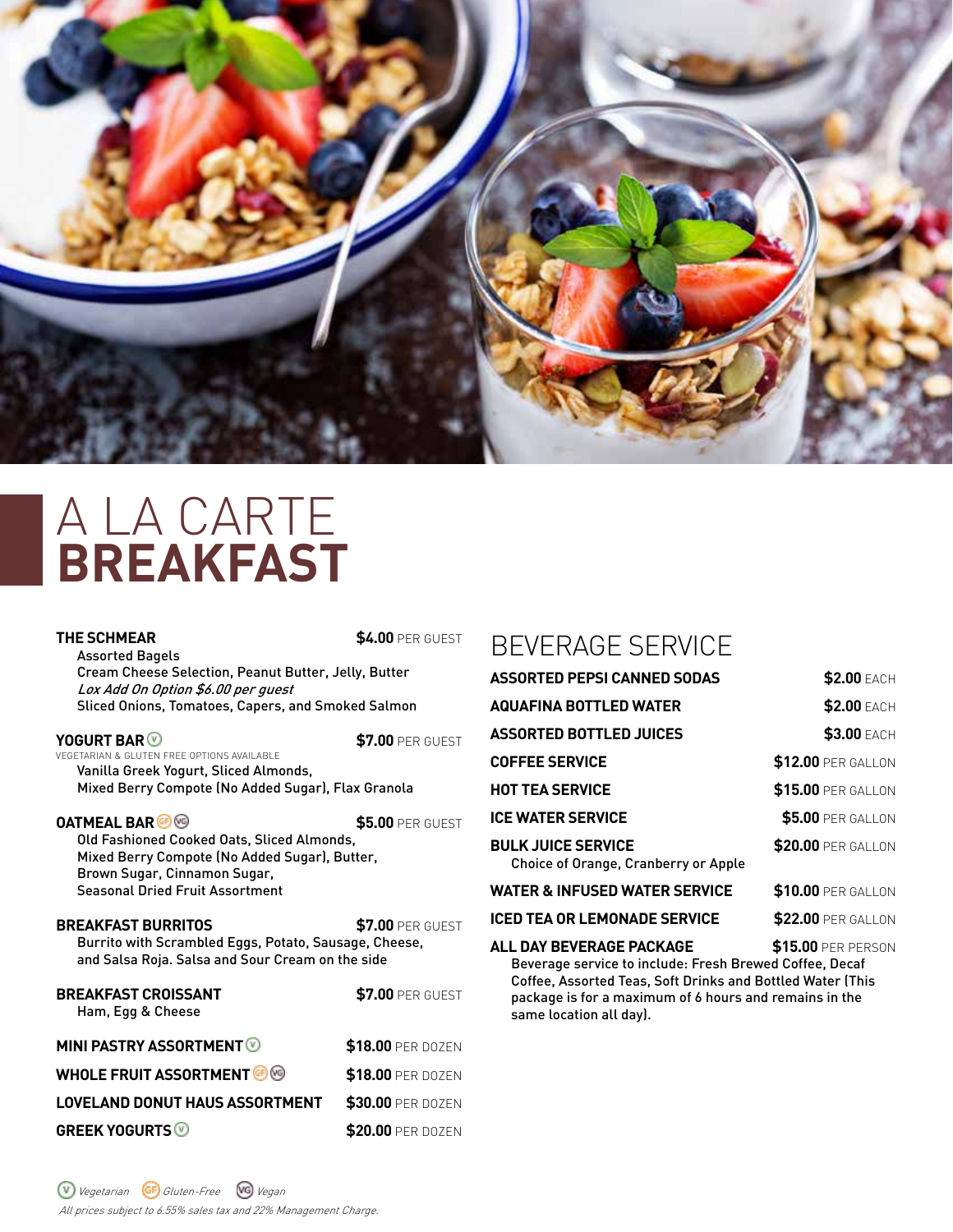# BREAK SERVICE

**SNACK HOUR** \$8.00 PER GUEST

An assortment of individually wrapped Candy and Chips, alongside Fresh Baked Cookies, Buttered Popcorn, and assorted Sodas

**LIGHT & FIT** \$8.00 PER GUEST

Vegetable Crudité display with Hummus and Ranch, Granola Bars, and Rainbow Fruit Skewers. Strawberry-Citrus and Cucumber-Mint Infused Water Service

#### **CASUAL RECEPTION \$10.00 PER GUEST**

House fried Kettle Chips with Green Chile & French Onion Dips, Grilled Vegetables, Bruschetta, Rice Crispy Treats, Sparkling Strawberry Lemonade and Water Services

## A LA CARTE

| <b>CHIPS &amp; HOUSE SALSA</b> @ @                        | \$2.00 PER GUEST        |
|-----------------------------------------------------------|-------------------------|
| <b>FRESH POPPED POPCORN GO</b>                            | \$2.00 PER GUEST        |
| <b>KETTLE CHIPS AND FRENCH ONION DIP®</b>                 | \$3.00 PER GUEST        |
| <b>VEGETABLE CRUDITÉ G G</b><br><b>Hummus and Ranch</b>   | <b>\$3.00 PER GUEST</b> |
| <b>SLICED FRESH FRUIT OF</b>                              | <b>\$4.50 PER GUEST</b> |
| <b>CUBED CHEESES, GRAPES &amp;</b><br><b>CRACKER TRAY</b> | \$5.00 PER GUEST        |
| <b>ASSORTED FRESH BAKED COOKIES</b>                       | \$9.00   DOZEN          |
| <b>SALTED CARAMEL PRETZEL BROWNIES</b>                    | \$30.00   DOZEN         |
| <b>RICE CRISPY TREATS</b>                                 | <b>\$25.00</b>   DOZEN  |

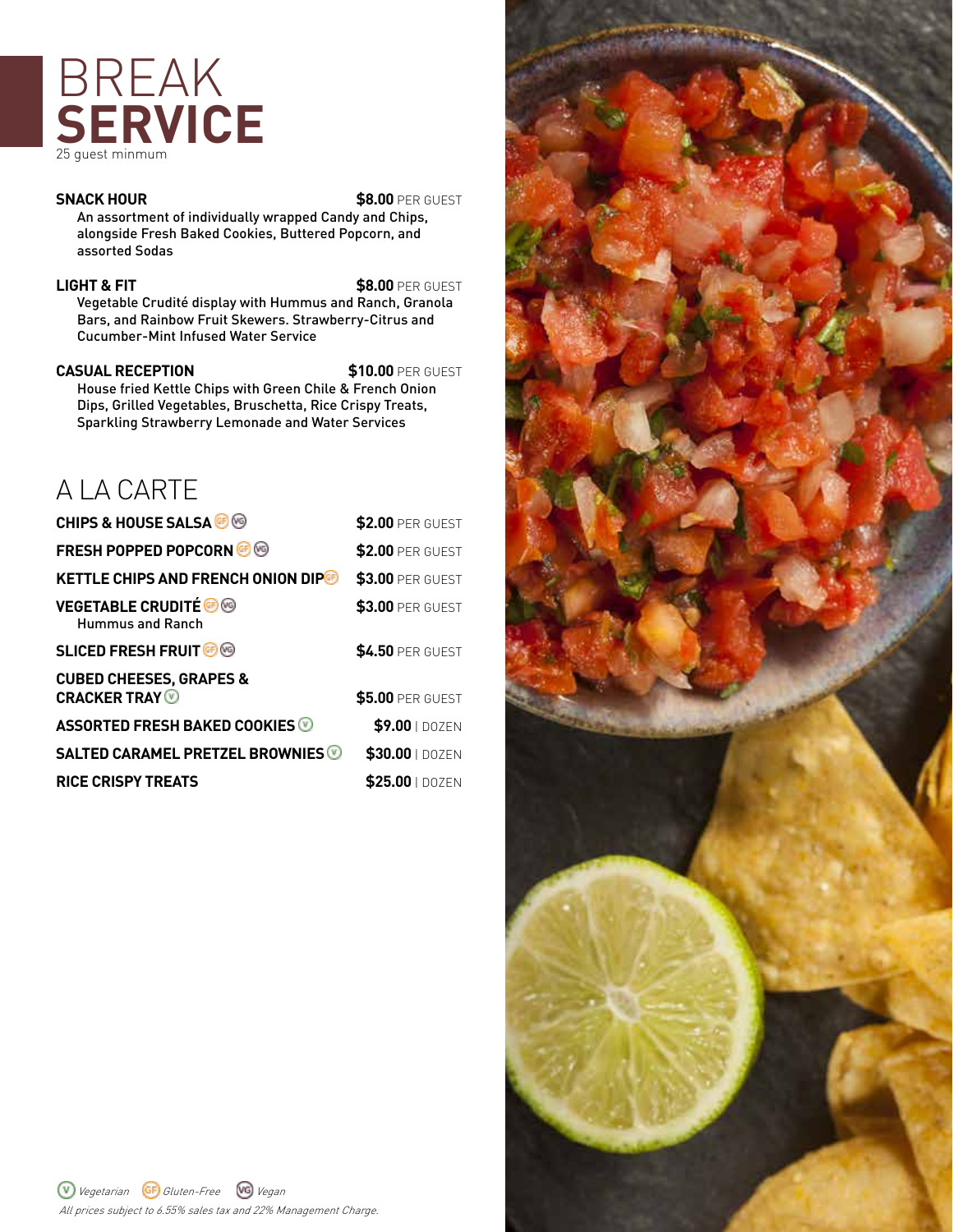# DELI LUNCH **BUFFETS**

### **THE CHEFS S'S** \$16.00 PER GUEST

Assortment of Chef's Signature Half Sandwiches \*Can request for GF and/or Vegan selections Chef's Soup Du Jour \*Can request for GF and/or Vegan selections

Three Salads of Your Choice:

Cucumber-Onion Salad, Poppy Seed Coleslaw, Antipasti Pasta Salad, Potato Salad, Apple-Nut Salad, Fruit Salad, Vegan Garden Salad, Greek Garden Salad, Caesar Salad Fresh Baked Assorted Cookies Iced Tea and Water Service

**METRO DELI \$17.00** PER GUEST **| \$20.00** PER BOX LUNCH Create your own healthy sandwich masterpiece with all-natural deli meats made with no artificial ingredients, phosphates, nitrates, gluten, or added sugar

Assorted All-Natural Deli Meats and Cheeses Sprouted Multigrain and Sourdough Breads Lettuce, Tomatoes, Pickles and Condiments Poppy Seed Coleslaw Fresh Kettle Potato Chips Assorted Cookies Iced Tea and Water Service

**METRO DELI WRAPS BOX LUNCH \$18.00 PER BOX LUNCH** 

Assortment of Metro Deli Wraps on Whole Wheat Tortilla: Ham & Cheddar, Turkey & Swiss, Cucumber Hummus Served with Poppyseed Coleslaw, Bagged Chips, Cookie, Bottled Water

**ENTRÉE SALAD BOX LUNCH \$13.00** PER BOX LUNCH Choice of up to 2 up to 50 guests or 3 for over 50 guest: Chicken Caesar, Vegan Greek Salad, Chicken Fajita Salad, Tuna Stuffed Tomato with Melon Salad Served with Dressing, Dinner Roll, Butter, Oreo Cookies, Bottled Water

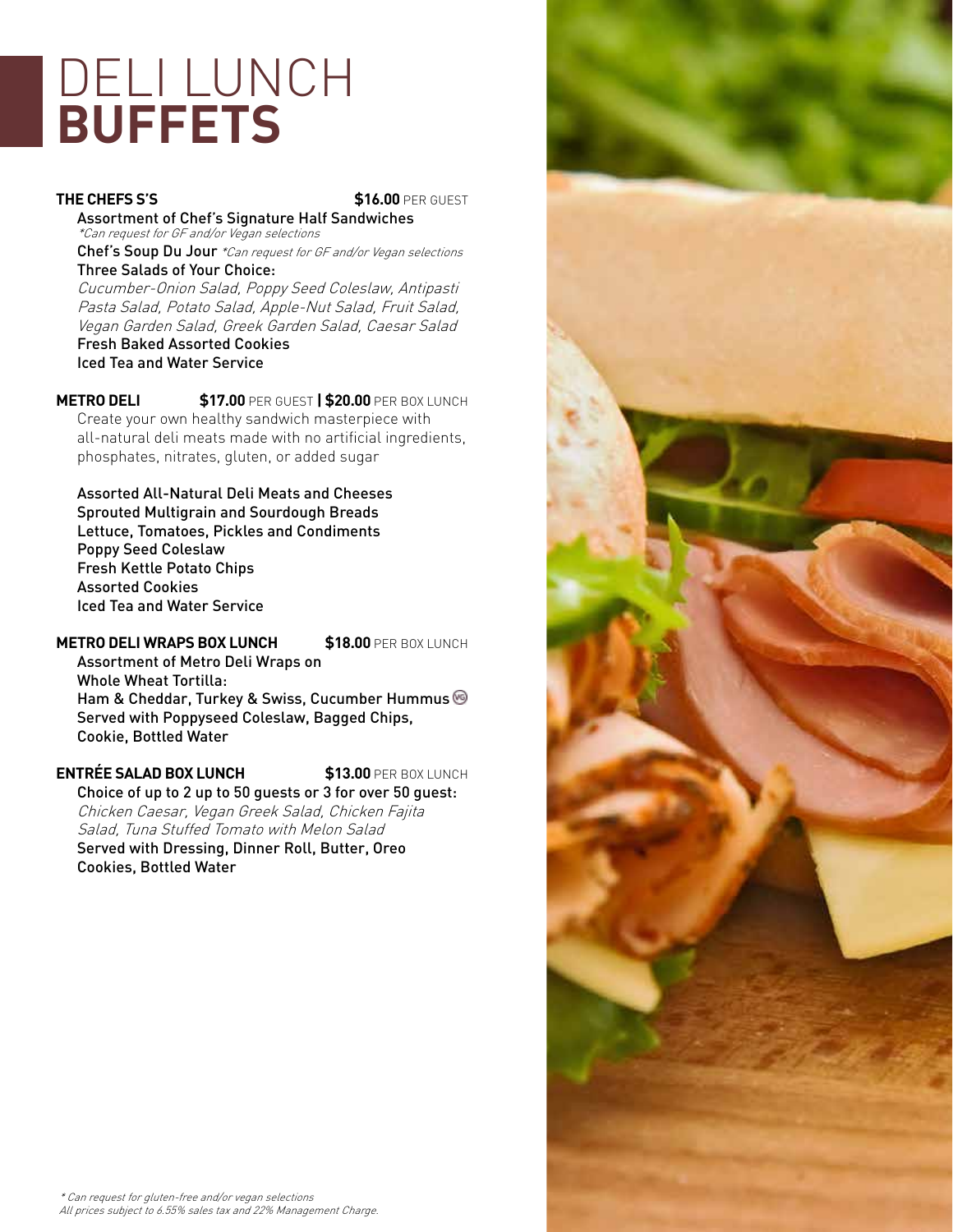

## LUNCH **BUFFETS**

#### **ITALIAN PRANZO \$20.00** PER GUEST

Tossed Caesar Salad \*Can be served un-tossed to customize for Vegan or GF guests Cavatappi and Whole Wheat Penne \*Can sub one pasta selection for GF lentil pasta for \$1.50/guest

TWO SAUCES OF YOUR CHOICE: Marinara **G** S, Beef Marinara **G**, Lemon Alfredo, Puttanesca **C** or Cheddar Sauce

Sliced Grilled Chicken Steamed Green Beans C Garlic Bread and Parmesan Cheese Assorted Brownies Iced Tea and Water Service

#### **SMOKEHOUSE \$21.00** PER GUEST

CHOOSE 2 ENTREES: Sliced Beef Brisket Smoked Pulled Pork Smoked Shredded Chicken Smoked Sweet Red Pepper Black Beans

#### SERVED WITH:

Pineapple Bacon Coleslaw Sweet Dinner Rolls Hickory BBQ Sauce & Carolina Mustard Sweet Potato Waffle Fries Apple Berry Cobbler Iced Tea and Water Service

#### **OFF THE GRILL \$18.00 PER GUEST**

CHOOSE 2 ENTREES: Grilled Angus Beef Burgers Black Bean Garden Burgers Beer Bratwurst All- Beef Hot Dogs Mesquite Grilled Chicken Breast

#### SERVED WITH:

Vegetable Poppyseed Slaw **V** Potato Buns, Lettuce, Tomato, Pickles, Condiments Sliced Cheese Assortment Cajun Kettle Chips Freshly Baked Cookies Iced Tea and Water Service

**TEX-MEX \$16.00** PER GUEST CHOOSE 2 TACO BAR SELECTIONS: Lime Chicken Fajita<sup>®</sup> Chorizo Beef<sup><sup>®</sup></sup> Ancho Potato & Egg  $\textcircled{9}$ Smoked Sweet Red Pepper Beans Medley

#### SERVED WITH:

Cucumber & Corn Salad Fiesta Rice Flour Tortillas, Pico De Gallo, Shredded Lettuce, Cheese, Sour Cream Add guacamole \$2.50/person Freshly Baked Cookies Iced Tea and Water Service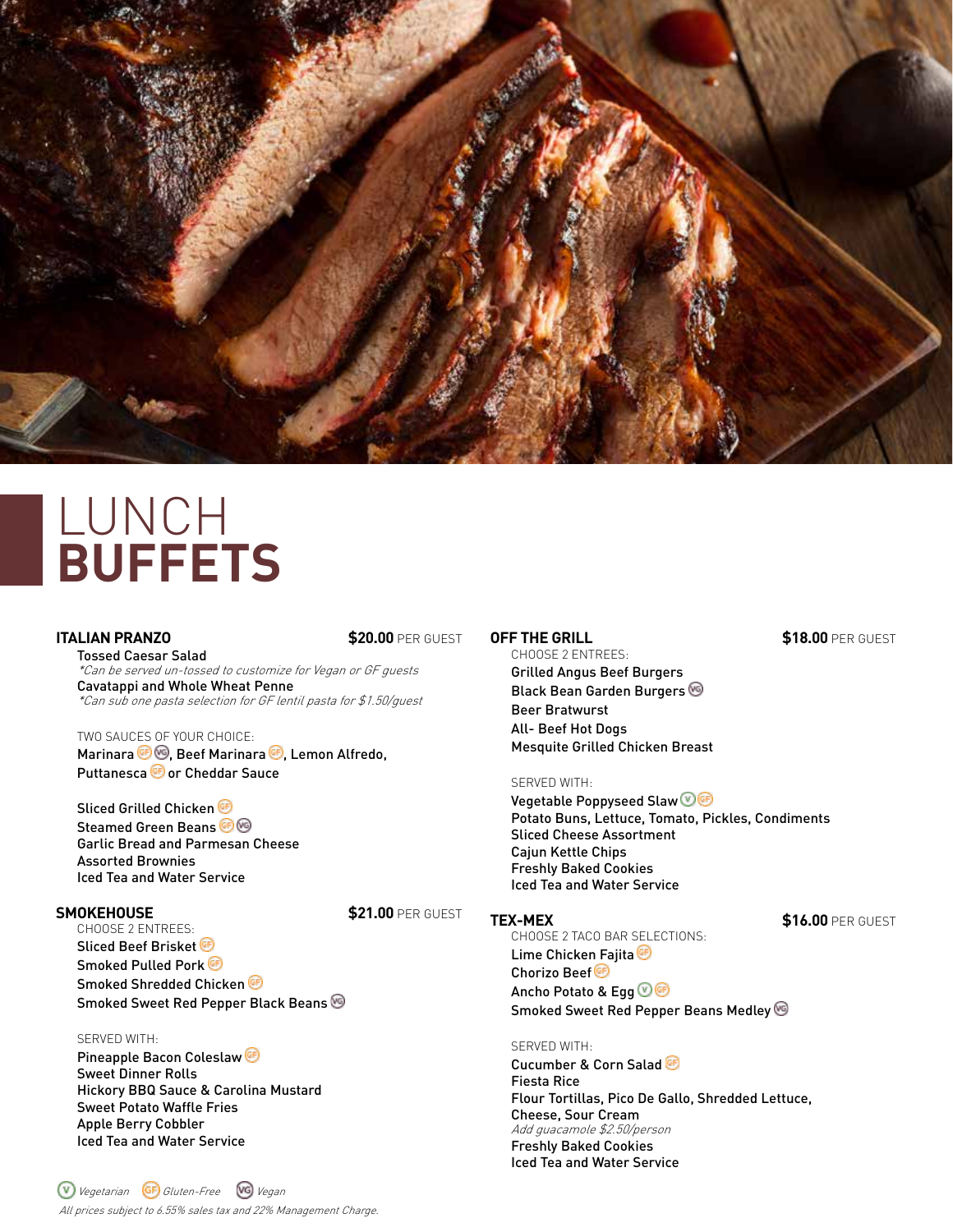## PLATED **LUNCH** All Plated Lunches include Iced Tea and Water Service

**AT THE RANCH \$20.00 PER GUEST** 

Country Wedge Salad Iceberg/Egg/Tomato/Bacon/Ranch Panhandle Apricot Pork Loin Served with Cheesy Spinach & Corn Stuffed Potato Seasonal Fruit Pie

### **MEXICAN FIESTA** \$30.00 PER GUEST

Camarones & Crouton Salad Cornbread Crouton, Mixed Greens, Shrimp & Clamato Dressing

Honey Pasilla Flank Steak

Served with Corn, Bean, and Pepper Pilaf Mango Cheesecake

## ENTRÉE CHOP SALAD

2 COURSES: Your choice of Chop Salad served with Bread basket & butter and Chef's Choice Seasonal Pies

#### **TEXAS CHOP SALAD 6 \$22.00** PER GUEST

Mixed Greens, Blackened Chicken, Candied Bacon, Guacamole, Hominy, and Tomato. Jalapeno Cream and Cilantro Cumin Vinaigrette Dressings with Bread on Table

#### **SUMMER LOVE CHOP SALAD <b>6** \$24.00 PER GUEST

Mixed Greens, Chevre, Herbed Chicken, Strawberries, Blueberries, and Honey Granola. Poppy Seed and Lemon Vinaigrette Dressings with Bread on Table

#### **ANTIPASTI CHOP SALAD<sup>66</sup> \$19.00** PER GUEST

Romaine, Pepperoni, Salami, Mozzarella, Olives, Artichoke Hearts, Tomatoes, Pesto Vinaigrette Dressing with Bread on Table

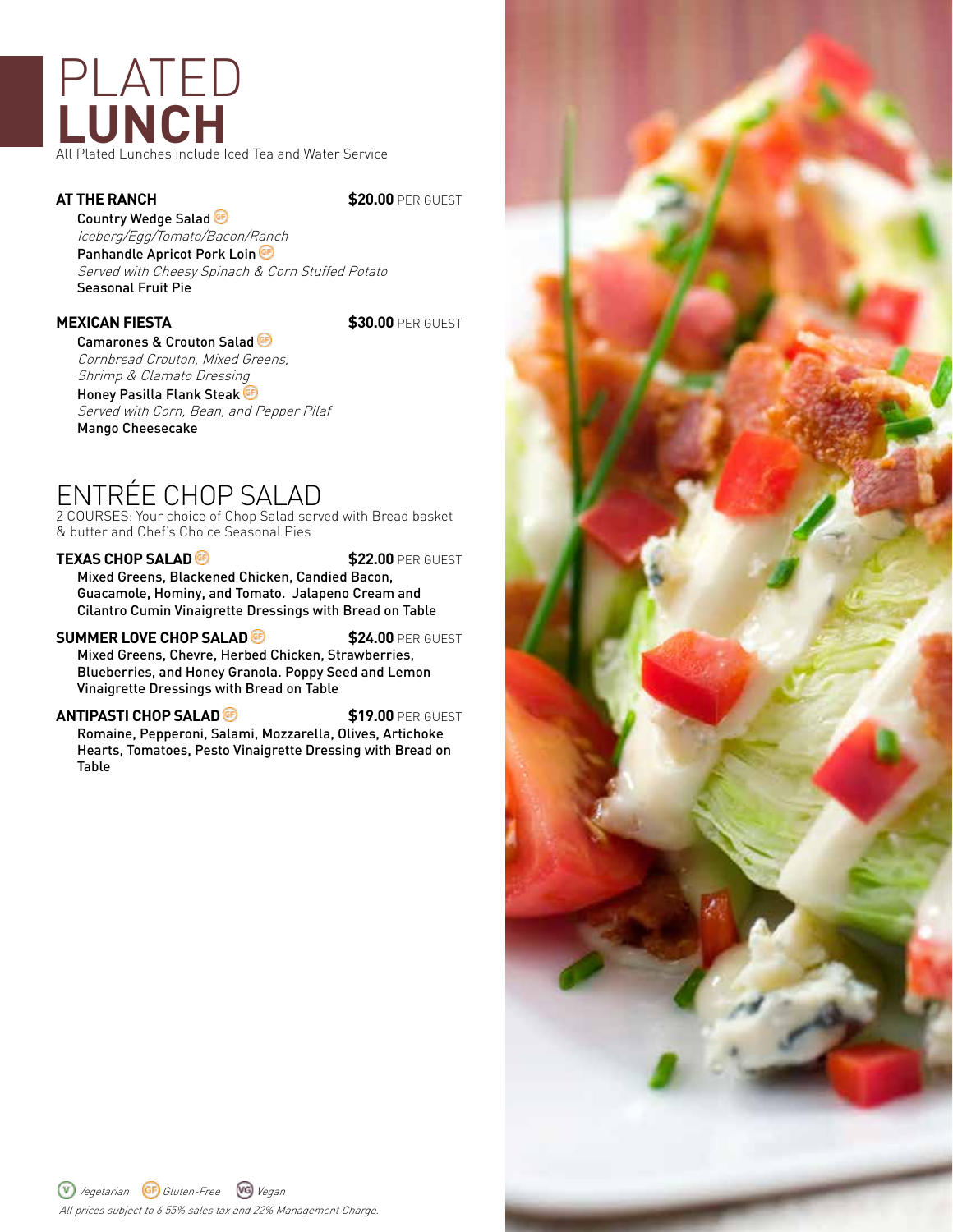# DINNER **BUFFETS**

PRIME RIB CARVING STATION: Substitute or add on to any Buffet \$100 base charge + \$ Market Price

**AMERICAN BOUNTY \$33.00** PER GUEST WITH 2 ENTRÉES  **\$36.00** PER GUEST WITH 3 ENTRÉES

Garden Salad<sup>6</sup> Served with Croutons, Sunflower Seeds & Vinaigrette & Ranch Dressings

#### Yukon Gold Garlic Mashed Potatoes Seasonal Vegetables <sup>@</sup> Country Style Cornbread Served with Honey Butter

#### **Entrée Selections**

Carved Santa Maria Beef Loin Tender Beef Loin finished with Basil Compound Butter Raspberry-Thyme Chicken Drizzled with Amaretto Veloute Citrus Glaze Wild Salmon Artichoke & Corn Dip Stuffed Tomato Gratin @ @

Chef's Seasonal Fruit Cobbler with Vanilla Whipped Cream Water and Iced Tea Service

**FALL & WINTER SEASONAL \$36.00** PER GUEST WITH 2 ENTRÉES **\$39.00** PER GUEST WITH 3 ENTRÉES AVAILABLE OCTOBER THROUGH MARCH

Kale, Baby Chard & Roasted Winter Vegetable Salad <sup>@</sup> Served with Blood Orange Vinaigrette & Caesar Dressings

Roasted Brussel and Chevre Pasta Sunset Winter Squash Medley & Brie Potatoes Au Gratin

### **Entrée Selections**

Lamb Gigot Lamb Braised with Garlic, Fennel and Root Vegetables Beef Bordelaise Slow Roasted Beef Chuck Smothered with Cremini and Red

Wine Sauce Rosemary-Sage Roast Chicken Breast With Brown Butter & Roast Garlic Cloves

Chickpea Stuffed Sweet Potatoes Sweet Potatoes Stuffed with Chickpeas, Pickled Peppers and Moroccan Spices

#### Flourless Chocolate Cake & Cranberry Cheesecake Plated with Balsamic Blood Orange Coulis Iced Tea and Water Service

CHOOSE 1 SALAD: Vegetable Poppyseed Slaw Pineapple-Bacon Slaw Sugar Baby Melon Salad Smoked Sausage Potato Salad Mixed Greens Salad **G** Dill & Fresh Vegetable Pasta Salad

#### CHOOSE 2 ENTREES:

Hickory Beef Brisket Panhandle Apricot Pork Loin<sup>®</sup> Mesquite Chicken Legs Blackened Citrus Catfish Smoked Corn Stuffed Zucchini Black Bean Relish Stuffed Smoked Red Peppers

#### CHOOSE 2 SIDES:

Brown Sugar Baked Beans Borracho Beans Homestyle Mac & Cheese Watermelon Wedges Kettle Potato Chips Cornbread Vegetarian Sweet Rolls & Butter Mashed Sweet Potatoes  $\mathbb{O}$ Buttermilk Succotash Buttered Corn on the Cob

#### CHOOSE 1 DESSERT:

Cookies & Brownies Pecan Pie Flourless Chocolate Cake Chef's Choice Cream Pies Berry Apple Pie Seasonal Fruit Cobbler

#### Served with Lemonade & Water

Add-on more: \$5 extra entrée, \$3 extra salads & sides, \$2 dessert

**DIY BBQ \$23.00** PER GUEST

All prices subject to 6.55% sales tax and 22% Management Charge. Vegetarian GD Gluten-Free **VG** Vegan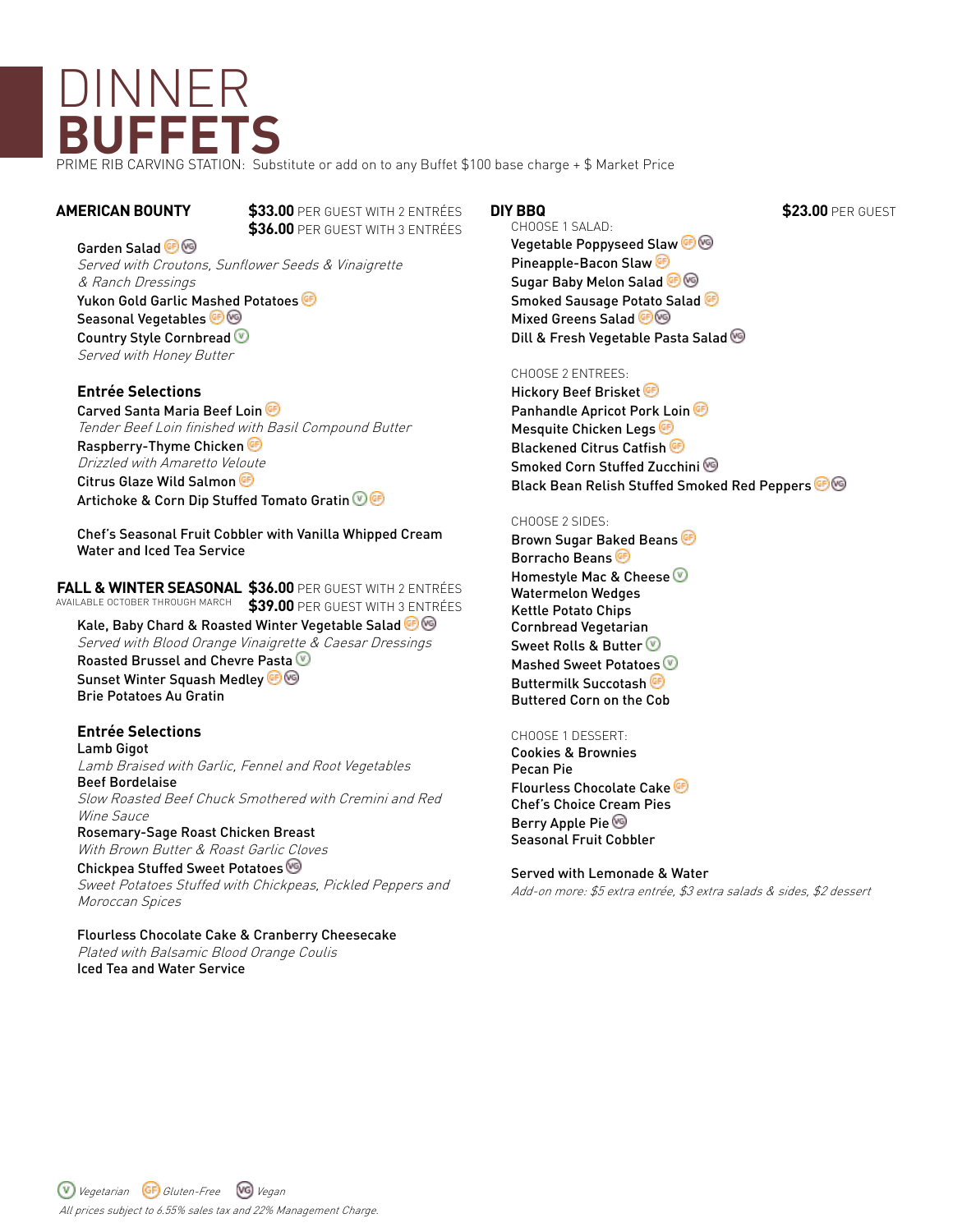# PLATE **DINNER**

All Plated Meals in Courses: Salad and bread, followed by Entrée which includes chef's choice of sides, followed by a Dessert Selection. Iced Tea & Water Service included. Please inquire if you would like additional courses.

### SALAD COURSE CHOOSE 1

#### **THE RANCHER**

Chopped Romaine and Iceberg, Cucumber, Red Onion Rings, Bacon Bits, Carrots, Sunflower Seeds and Cheddar Cheese, with preset Ranch Dressing and Red Wine Vinaigrette

#### **SPECTRA SELECT SALAD**<sup>**O**</sub></sup>

 Candied Pecans, Blue Cheese, Dried Cranberries, Red Onion Julienne and Carrot Ribbons, with preset Balsamic Vinaigrette and Creamy Poppy Seed

#### **ITALIAN CHOP**

Chopped Romaine, Julienned Pepperoni, Parmesan Cheese, Pepperoncini, Onion and Kalamata Olives with preset Red Wine Vinaigrette & Caesar Dressings

#### **SPRING SPINACH**<sup>6</sup>

Baby Spinach, Scallions, Seasonal Berries, Toasted Almonds with Red Wine Vinaigrette & Creamy Poppyseed on the Table

### ENTREES CHOOSE SELECTIONS

50 person minimum for 2 Selections; 100 person minimum for 3 selections

#### **TOMATO BRUSCHETTA PORTABELLA<sup>***®***</sup> \$33.00 PER GUEST</sub>**

**GARBANZO THAI SPICY GREEN CURRY <sup>6</sup> 8\$27.00 PER GUEST** 

**CHICKEN FLORENTINE \$33.00 PER GUEST** Chicken Breast Stuffed with Italian Cheeses, Spinach, and Bacon. Finished with Lemon Alfredo Sauce, Fresh Parmesan, and Cracked Black Pepper

**CAJUN CHICKEN ALFREDO \$32.00 PER GUEST** Cajun Seasoned Grilled Chicken Breast Finished with Spiced Alfredo Sauce

Upgrade to a mixed grill by adding a Grilled Shrimp Skewer \$6/person

**SOUTHWEST CHICKEN \$33.00 PER GUEST** Tequila-Lime Marinated Chicken Breast Finished with Fresh Lime Juice and Charred Pico de Gallo.

**PORK LOIN PARMESAN <b>6 \$34.00** PER GUEST Finished with Red Wine Marinara

**ISLAND PORK CHOP <b>b 6 \$32.00** PER GUEST Coconut & Chile Marinated and Grilled Pork Chop topped with a Tropical Chutney

**TERIYAKI SALMON FILLET \$-MARKET PRICE** Teriyaki Marinated Salmon with Sesame Seeds

**WASABI SALMON FILLET \$- MARKET PRICE** Wasabi Dusted Salmon served with Pickled Ginger & Miso

## **SANTA MARIA FLAT IRON STEAK \$-MARKET PRICE**

8oz Flat Iron Steak rubbed with Garlic, Salt, and Pepper, Grilled to Medium-Rare and finished with Garlic-Herb Butter. Upgrade to a mixed grill by adding a Shrimp Skewer \$4/person

#### **ARGENTINIAN STEAK<sup>®</sup> \$40.00 PER GUEST**

Orange Marinated and Fire Grilled Flank Sliced Steak with Cilantro Chimichurri Sauce with Wine-Mushroom Sauce

**TENDERLOIN AU CHAUSSEUR \$-MARKET PRICE** 5oz beef Tenderloin Cut, grilled to Medium-Rare and finished with a wine mushroom sauce

### MIXED GRILL DUO ENTREES

**COWBOY BEEF AND WILD SALMON \$-MARKET PRICE** Coffee-Ancho Sliced Beef Petite-tenderloin paired with a 3oz Orange Honey Wild Salmon fillet with Peppered Goat Cheese

**BUTTERMILK FRIED CHICKEN & RIBS \$40.00 PER GUEST** Crispy Buttermilk Fried Chicken paired with Sweet & Spicy BBQ Ribs

**BEEF TENDERLOIN STEAK & SCALLOPS \$-MARKET PRICE**

Served with Herb Compound Butter and Citrus Beurre Blanc Respectively

### DESSERTS CHOOSE 1 (OR 2 WITH 50 GUEST MINIMUM)

ITALIAN LEMON CREAM CAKE STOUT CHOCOLATE PUDDING WITH BERRIES NEW YORK CHEESECAKE FLOURLESS CHOCOLATE CAKE MEAD BERRY TRIFLE

TIRAMISU RASPBERRY WHITE CHOCOLATE BRULEE DULCE DE LECHE CHEESECAKE FRUIT FORREST PIE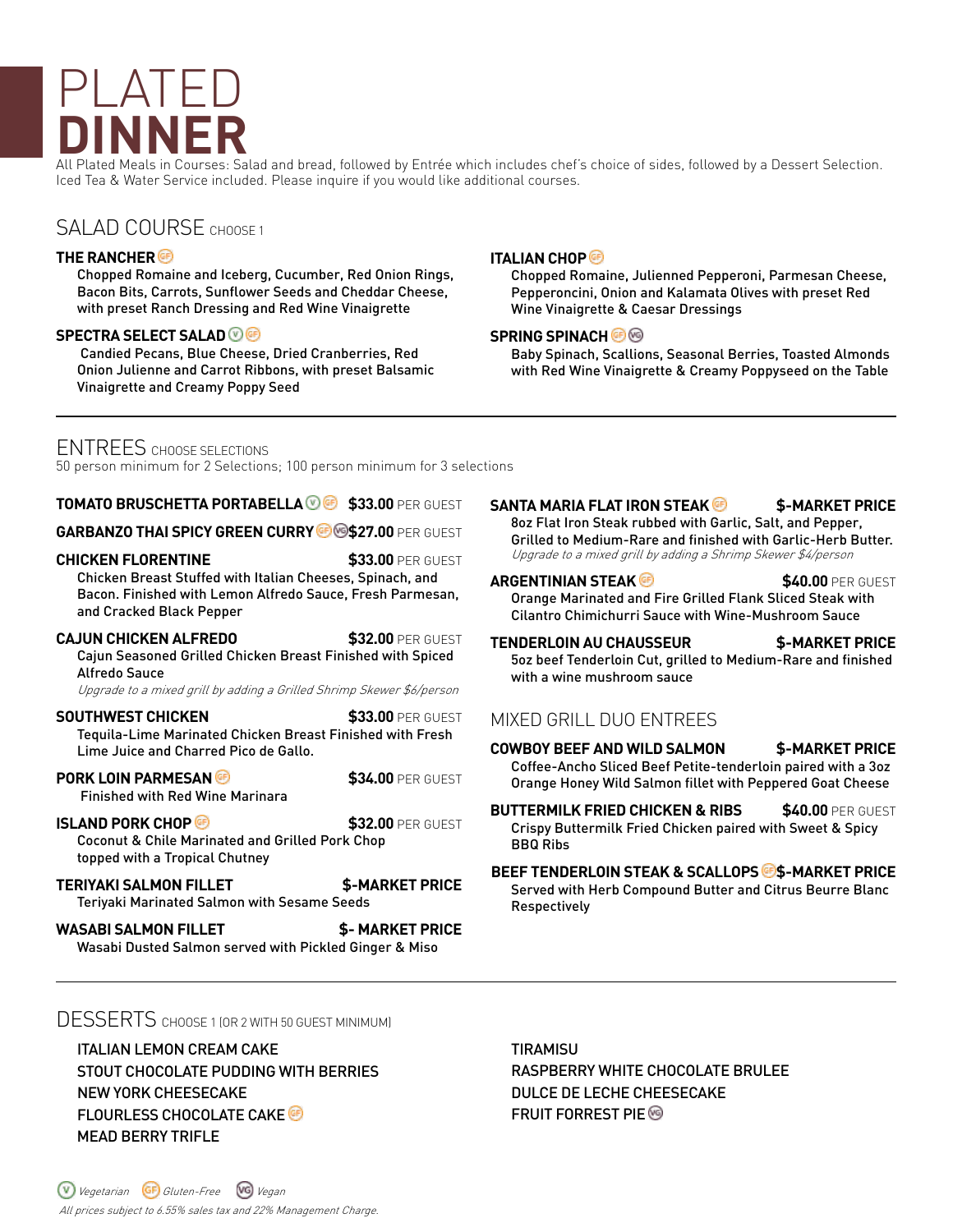## PASSED OR DISPLAYED APPETIZERS

| <b>TOMATO-BASIL BRUSCHETTA ®</b>                                                                                                          | \$85  |
|-------------------------------------------------------------------------------------------------------------------------------------------|-------|
| <b>CAPRESE SALAD SKEWER OG</b>                                                                                                            | \$115 |
| <b>BLOOMED GRAPE CROSTINI</b><br>Bloomed Grapes, Raisin, Herbs and Chevre                                                                 | \$145 |
| <b>ISRAELI SALAD PHYLLO CUPS ®</b><br>Vegan phyllo pastry filled with Israeli Tabbouleh Salad                                             | \$85  |
| <b>BERRY &amp; FRESH MINT SKEWERS GB</b><br><b>Blackberries &amp; strawberries Drizzled with Balsamic</b><br>Reduction                    | \$140 |
| <b>SUMMER SKEWER</b> <sup>®</sup><br><b>SEASONAL with Melons, Basil &amp; Balsamic</b>                                                    | \$115 |
| <b>CREAMED SPINACH &amp; ARTICHOKE PHYLLO CUPS W</b>                                                                                      | \$95  |
| <b>SMOKED SALMON LOX CROSTINI</b><br>Smoked Salmon with Cream cheese, Red Onion, & Capers                                                 | \$150 |
| <b>SHRIMP CEVICHE CUCUMBER CUP GB</b>                                                                                                     | \$120 |
| <b>COCONUT BUTTERFLIED SHRIMP</b><br>Butterflied Shrimp tossed Coconut Milk, Coconut and<br>Panko Battered. Served with Mango Chile Sauce | \$170 |
| <b>JALAPEÑO TORREDOS</b>                                                                                                                  | \$180 |
| <b>BLEU CHEESE AND SAUSAGE STUFFED</b><br><b>CREMINI MUSHROOMS</b>                                                                        | \$130 |
| <b>COWBOY BEEF CROSTINI</b><br>Coffee and Ancho Seasoned beef with Goat Cheese<br>Shmear and Pickled Red Onions on toasted Baguette       | \$150 |
| <b>ANTIPASTI SKEWER</b><br>Pepperoni, Tomato, Basil, Olive & Cheese                                                                       | \$150 |
| <b>PORK POTSTICKERS</b>                                                                                                                   | \$85  |
| <b>APRICOT SRIRACHA CHICKEN SATAY @</b>                                                                                                   | \$100 |

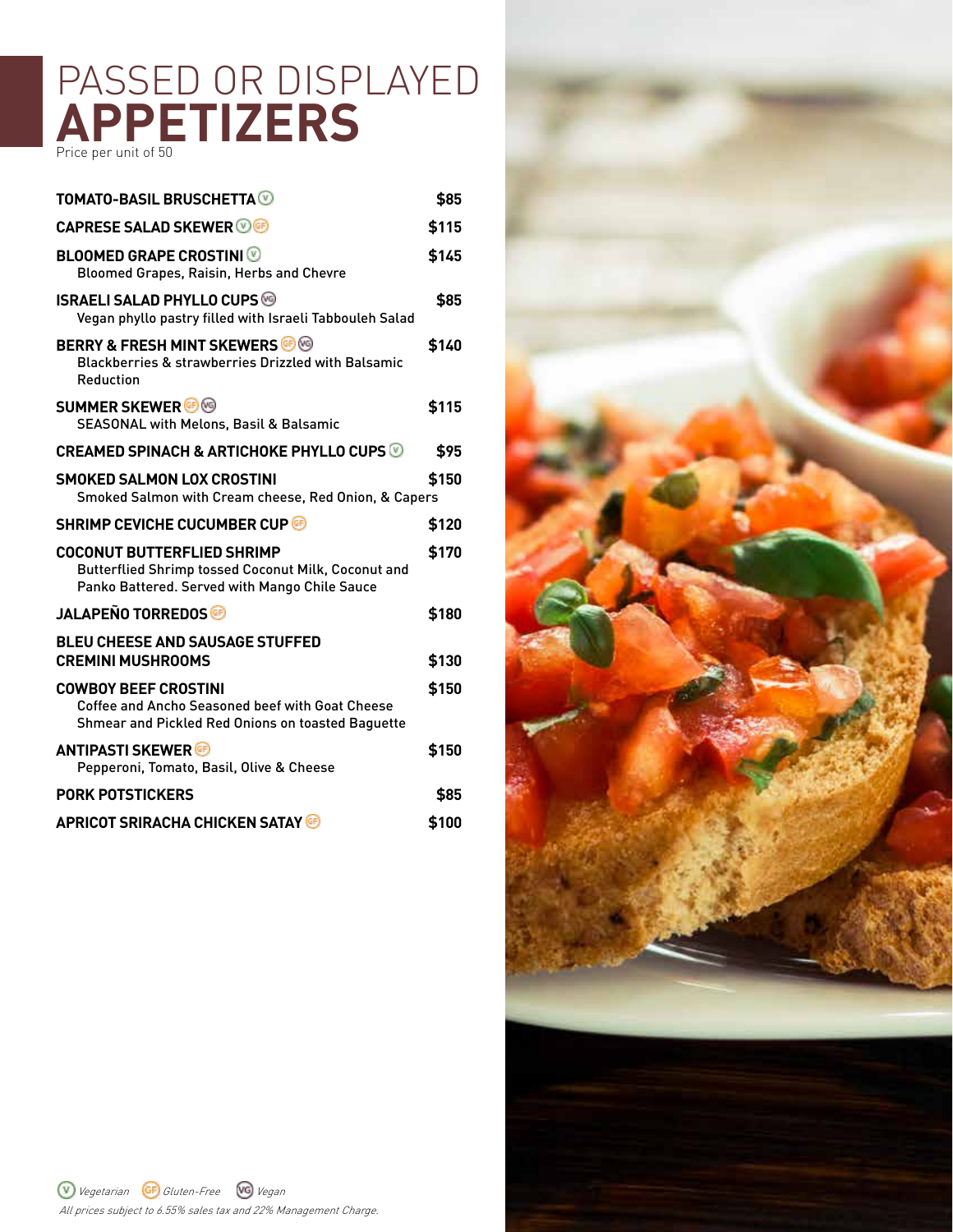## CASUAL RECEPTION APPETIZERS

| <b>MINI CUBANO SANDWICHES</b><br>Ham, Smoked Pork, Swiss, Mustard, Pickles                                                     | \$250                   |
|--------------------------------------------------------------------------------------------------------------------------------|-------------------------|
| <b>CHICKEN WINGS</b><br>Choice of Buffalo, BBQ or Naked Wings. Served with Ranch,<br><b>Bleu Cheese Dip, and Celery Sticks</b> | \$120                   |
| <b>JALAPEÑO POPPERS</b><br><b>Served with Chipotle Ranch</b>                                                                   | \$85                    |
| <b>SOFT PRETZEL STICKS</b><br>Served with Beer Cheese Dip & IPA Mustard                                                        | \$130                   |
| SWISS MUSHROOM BURGER SLIDERS                                                                                                  | \$225                   |
| <b>CHEDDAR BACON BURGER SLIDERS</b>                                                                                            | \$225                   |
| <b>HOT DOG SLIDER BAR</b><br>Mini Hot Dog and Buns. Served with all the Traditional<br><b>Fixings</b>                          | \$150                   |
| <b>CHICKEN TENDERS</b><br>Served with Ranch and BBQ Sauce                                                                      | \$75                    |
| SOUTHWEST CHICKEN QUESADILLA<br>Chicken, Bell Peppers, Onion, Tomato, Three Cheeses                                            | \$120                   |
| <b>MARINARA (OR BBQ) MEATBALLS</b>                                                                                             | \$100                   |
| <b>CUBED CHEESES, GRAPES</b><br>& CRACKER TRAY @                                                                               | <b>\$5.00 PER GUEST</b> |
| <b>TORTILLA CHIPS &amp; HOUSE SALSA</b>                                                                                        | \$2.00 PER GUEST        |
| <b>FRESH POPPED POPCORN</b>                                                                                                    | <b>\$2.00 PER GUEST</b> |

All prices subject to 6.55% sales tax and 22% Management Charge.

Vegetarian Gluten-Free Vegan

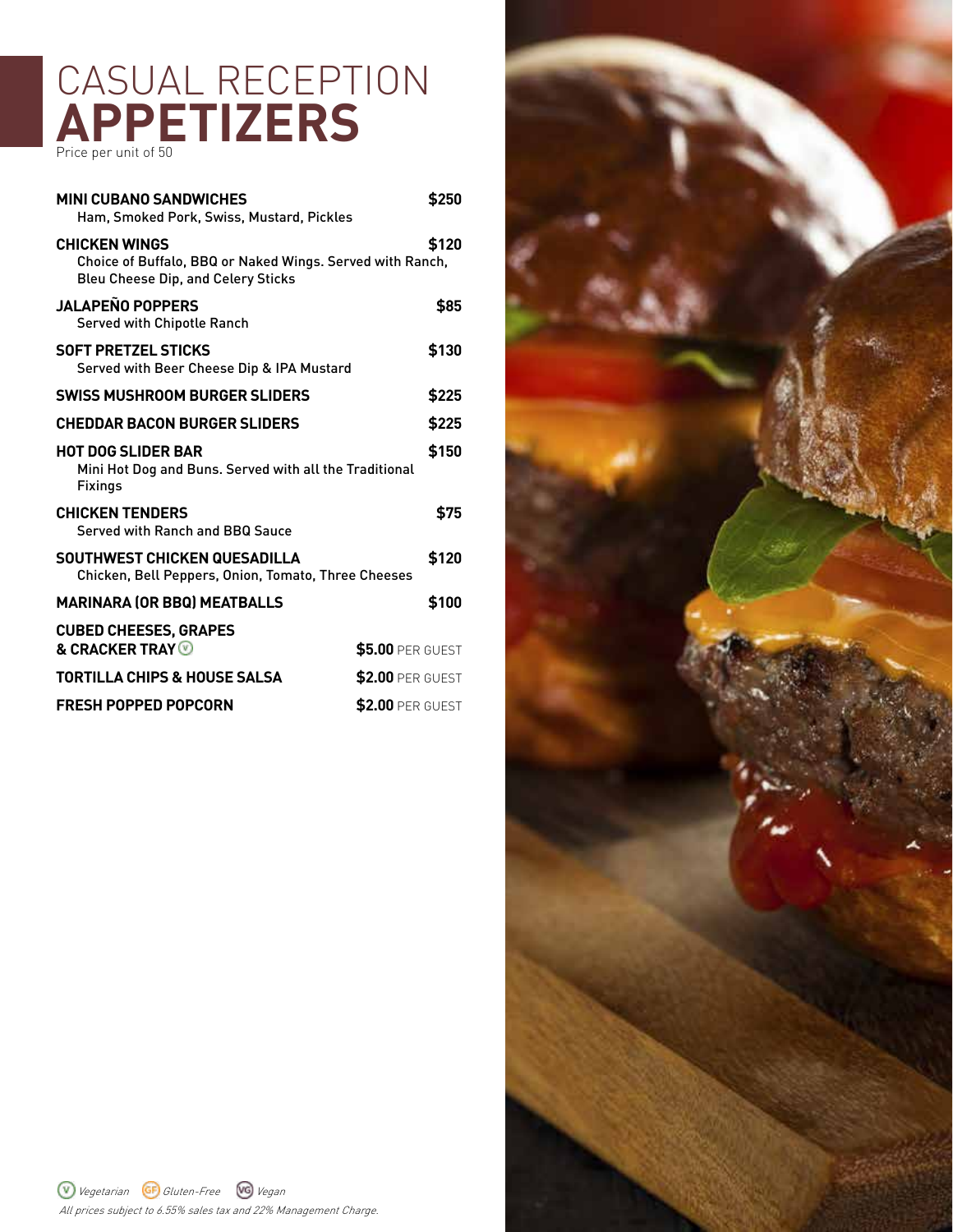## SELF-SERVE **STATIONS** 50 guest minimum

#### **BRUSCHETTA DISPLAY \$4.50 PER GUEST**

Toasted Bruschetta Breads served beside 5 Traditional Bruschetta Toppings: Classic Tomato-Basil Chutney, Lemon Zest Grilled Zucchini Relish, Roasted Garlic Prosciutto Chickpea Salad, Caper & Roasted Italian Pepper, & Olive Tapenade

#### **CANDY SHOP DISPLAY \$5.00** PER GUEST

Assortment of Bulk Candies including:Hot Tamales, M&Ms, Skittles, Twizzlers, Gummy Bears, Mike & Ike's, Sour Patch Kids, Kisses, Jolly Ranchers (or Choose your Favorites)

**PETITE DESSERT DISPLAY \$7.00** PER GUEST Gourmet Small Cookies, Assorted Brownies, Birthday Cake Pops, Dessert Bars & Mini Cheesecakes

**GOURMET PETITE DESSERT DISPLAY \$9.00** PER GUEST Dipped Strawberry Assortment, Lemon Curd & Berry Tartlets, Rainbow Fruit Skewers, Chef Designed Cake Pops, Petit Fours, Chocolate Truffles and Pie Parfait Shooters

**ANTIPASTI DISPLAY \$9.00** PER GUEST Italian Meats, Cheeses, Olives, Artichoke Hearts, Grilled

Vegetables, and Roasted Garlic Oil Served with Sliced Breads, and Crackers

**CHARCUTERIE DISPLAY \$9.00** PER GUEST Display of Cured Meats & Assortment of Pickled and Brined Vegetables

### **INTERNATIONAL & DOMESTIC**

**CHEESE DISPLAY 58.00** PER GUEST

Selections of Havarti, Gouda, Muenster, Wisconsin Cheddar, Brie, Chevre, Smoked Blue, & Manchego with Crostini, Crackers, Grapes & Strawberries

### **DESIGNER MAC 'N CHEESE STATION \$11.00** PER GUEST

Spiral Macaroni Pasta with an Assortment of Toppings: Cheddar Sauce, Alfredo Sauce, Smoked BBQ Pork, Bacon Bits, Green Onions, Chili con Carne, Sour Cream, Parmesan, Colby Jack Cheese

### **SEREN-DIP-ITY STATION \$6.00** PER GUEST

Spinach Artichoke Dip, Buffalo Chicken Dip, French Onion Dip, Green Chile Dip

Served with Tortilla Chips, Sliced Breads & Simple Crudites

#### **VEGETABLE CRUDITÉ DISPLAY \$3.00** PER GUEST

(NO GUEST COUNT MINIMUM) Fresh and Grilled Seasonal Vegetables Served with Hummus and Ranch Dip

### **RAINBOW FRUIT DISPLAY<sup>®</sup> \$5.50** PER GUEST

Assortment of Berries, Melons and Pineapple with skewers, Lemon Whipped Cream & Chocolate Mousse for guests to make and dip their own fruit kabobs

**SEASONAL SLICED FRUIT DISPLAY<sup><sup>®</sup> \$4.50** PER GUEST</sup> (NO GUEST COUNT MINIMUM)

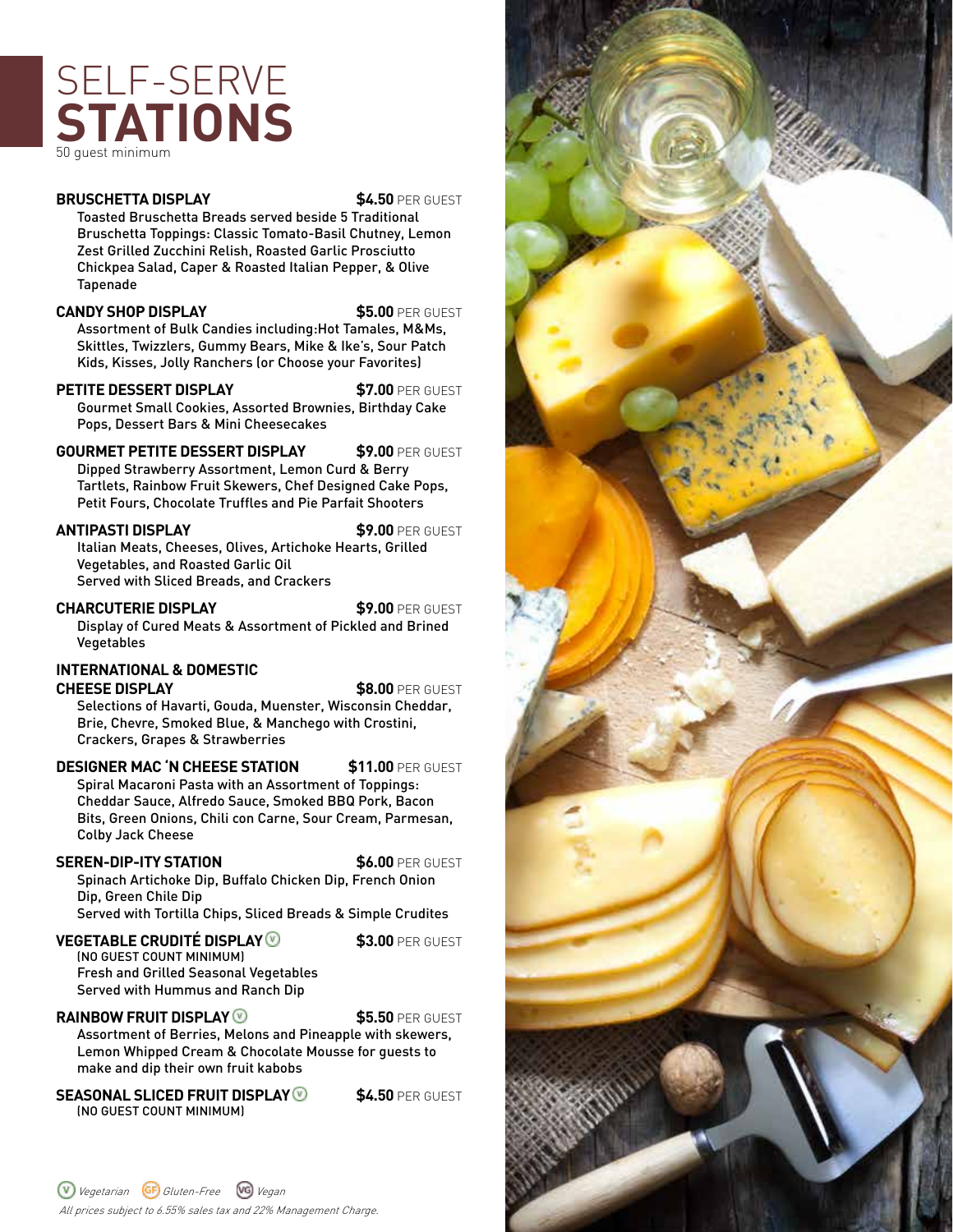

## CHEF ATTENDED **ACTION STATIONS**

50 guest Minimum; Action Station will be attended for a maximum two and a half hour serve time. \$50.00 per Chef Attendant Action Station

#### **GOURMET GRILLED CHEESE ACTION STATION \$11.00** PER GUEST

Grilled Cheese Selections Fresh off the Panini Grill Classic Ham, American Cheese and Tomato on Buttered Sourdough

Turkey & Gouda and Baby Greens with Citrus Aioli on Buttered Sprouted Bread

Cheddar, Bacon, and Rosemary Grilled Onions with Dijonnaise on Buttered Multigrain Bread

#### **THE TAQUERIA \$11.00** PER GUEST

Serving Fresh off the Grill Street Tacos Including:

CHOOSE 3: Garlic Shrimp, Yucatan Chicken, Shredded Beef, Ancho Black Beans

Served with Corn and Flour Street Tortillas, Shredded Cabbage, Cucumber, Diced Onions, Pico de Gallo, Radishes, Lime, Cilantro, Queso Fresco Salsa Arbol, Salsa Verde, Salsa Roja

#### **ASIAN LETTUCE WRAPS \$11.00** PER GUEST

Serving Fresh, Made to Order Lettuce Wraps:

CHOOSE 3:Garlic-Ginger Beef, Seasoned Seared Chicken Grilled and Marinated Tofu, Sliced Portabella Mushrooms, or Garlic Shrimp

Served with Water Chestnuts, Baby Corn, Fresh Chopped Scallions, Toasted Almonds, Carrots and Sweet Peppers

#### **PAD THAI \$9.00 PER GUEST**

Guests Create a Custom Pad Thai Including: Rice Noodles, Bean Sprouts, Julienned Carrots, Shrimp, Chicken, Fried Egg, Marinated Tofu, Classic Pad Thai Sweet Tamarind Sauce. Finishing options of Fish Sauce, Crushed Peanuts, Limes, Scallions, and Thai Chiles

#### **THE ITALIAN TRATTORIA 511.00 PER GUEST**

Custom Pasta Dish Prepared to Order Including: Select Two Pastas, Three Sauces, and Two Meats Whole Wheat Penne, Cavatappi, Lentil Pasta <sup>@</sup> or Fettuccine Marinara, Lemon Alfredo, Pesto Cream, Puttanesca, Vodka Sauce

Grilled Chicken, Italian Sausage, Meatballs Includes Crushed Red Pepper Flakes, Capers, Fresh Herbs, Grated Parmesan Cheese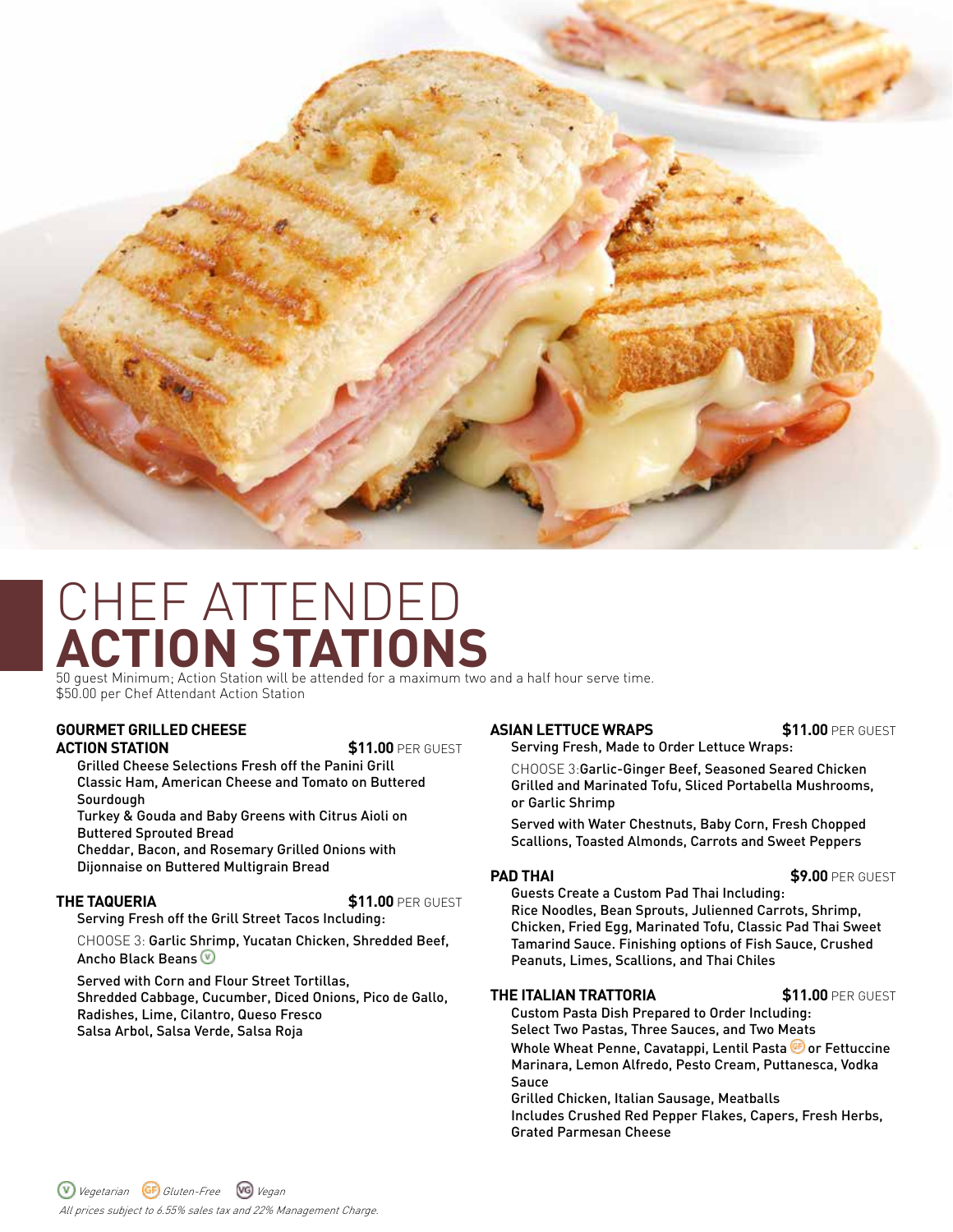# BAI **OPTIONS**

Please ask our Spectra sales representative about host/cash bar options available for your event.

## CASH BAR/HOSTED BAR

| <b>PREMIUM LIQUOR</b>              | \$10.00 |
|------------------------------------|---------|
| <b>WELL LIQUOR</b>                 | \$9.00  |
| <b>HOUSE WINE BY THE GLASS</b>     | \$6.00  |
| <b>DOMESTIC BOTTLED BEER</b>       | \$6.00  |
| <b>PREMIUM CRAFT BOTTLED BEER</b>  | \$6.00  |
| ASSORTED SOFT DRINKS/BOTTLED WATER | \$2.00  |

### WINE SELECTION

**HOUSE WINE BY THE BOTTLE \$28.00 PER BOTTLE** 14 Hands Chardonnay, Cabernet, Pinot Grigio, Sauvignon Blanc, Merlot

### DRAFT BEER SELECTION

| <b>DOMESTIC KEG</b>        | \$300.00 |
|----------------------------|----------|
| Budweiser or Bud Light     |          |
| <b>CRAFT SPECIALTY KEG</b> | \$400.00 |

### WELL LIQUOR BRANDS

Barebones Vodka, Bacardi Rum, Jose Cuervo Tequila, Tanqueray Gin, Jack Daniel's Whiskey, Dewar's Scotch

\*Please ask our Spectra Sales Representative about Premium Liquor Brands

Bartender fee of \$75 will be charged per bartender for each bar